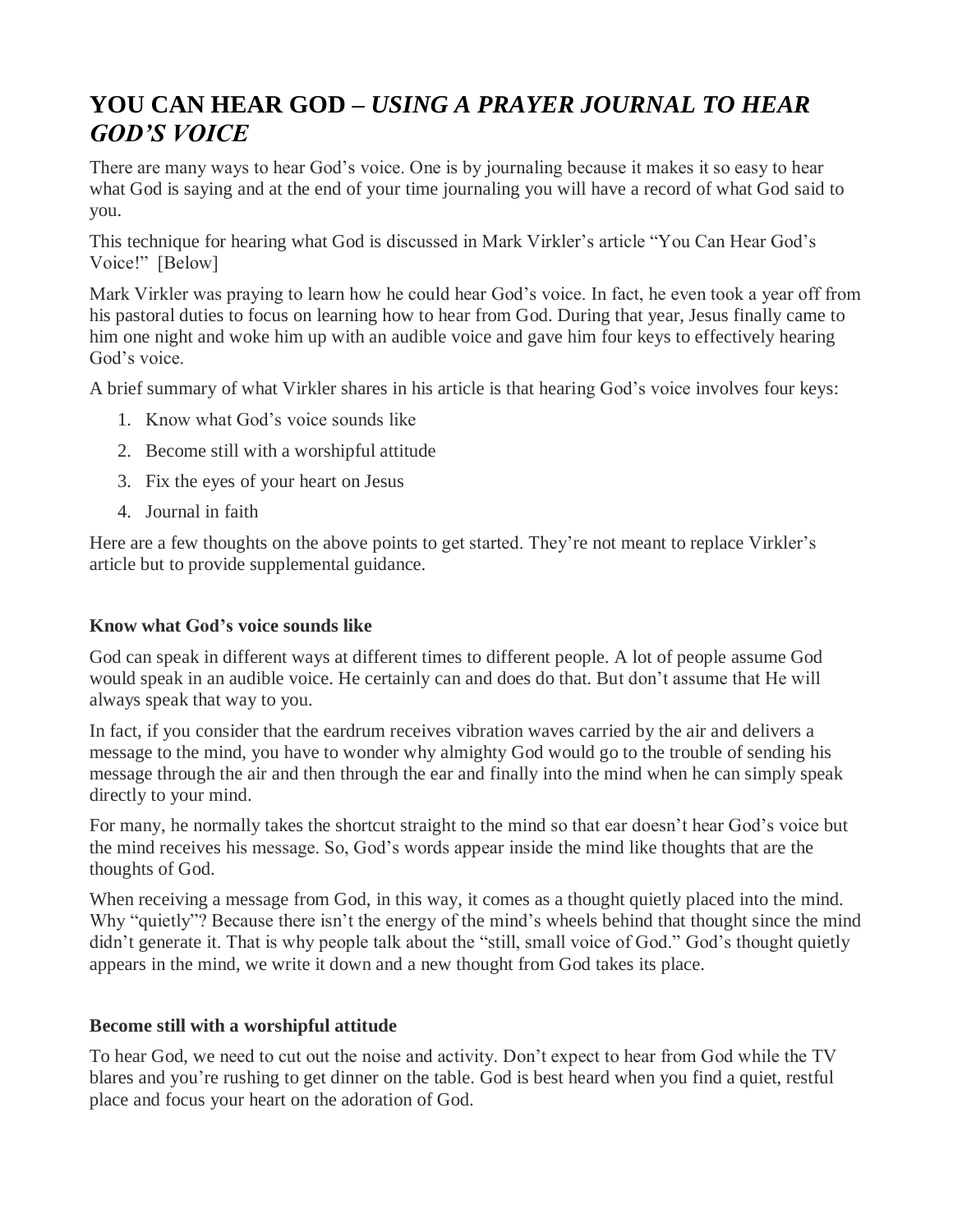It's wise to start a journaling time with praise and worship that helps one tune into God's voice. If God's voice stops flowing into the mind, return to worship.

### **Fix the eyes of your heart on Jesus**

To truly hear God, you must focus on Jesus who is our open door to heaven. Through him we have unlimited access to God — including direct communication with God.

You hear what you focus on. If you focus on your mind, you will hear your thoughts. If you focus on your problems, you will hear your worries. If you focus on your desires, you will hear your wishes. If you focus on Jesus, you will hear God.

One great way to focus on Jesus is to use your imagination to picture him and you in a scene you are comfortable with. For instance, you might imagine yourself sitting in a garden with Jesus sitting on a rock by you having a chat with you.

### **Journal in faith**

What makes journaling such an effective way of hearing God is that it allows you to put aside your analytical thinking for a while and just have an attitude of faith while whole-heartedly listening to God.

*We hear God by faith*. As Mark Virkler points out, it is important to put aside any doubts while you are in the process of listening to God's voice. Just write. Don't analyze. When you're finished writing down your conversation with God, then you can go back and examine what you heard and see if it really is from God — but try not to enter this analytical process of judgment until you are finished hearing from God.

These four keys make hearing from God possible for us. It is recommended that you share what God tells you with a couple of your spiritual mentors who can help you confirm whether what you heard is really from God or not.

The above is an edited version of an article at[: http://therisinglight.com/2010/03/29/you-can-hear-god-journal-gods-voice/](http://therisinglight.com/2010/03/29/you-can-hear-god-journal-gods-voice/)

# How to Hear God's Voice - By Dr. Mark Virkler

She had done it again! Instead of coming straight home from school like she was supposed to, she had gone to her friend's house. Without permission. Without our knowledge. Without doing her chores.

With a ministering household that included remnants of three struggling families plus our own toddler and newborn, my wife simply couldn't handle all the work on her own. Everyone had to pull their own weight. Everyone had age-appropriate tasks they were expected to complete. At fourteen, Rachel and her younger brother were living with us while her parents tried to overcome lifestyle patterns that had resulted in the children running away to escape the dysfunction. I felt sorry for Rachel, but, honestly my wife was my greatest concern.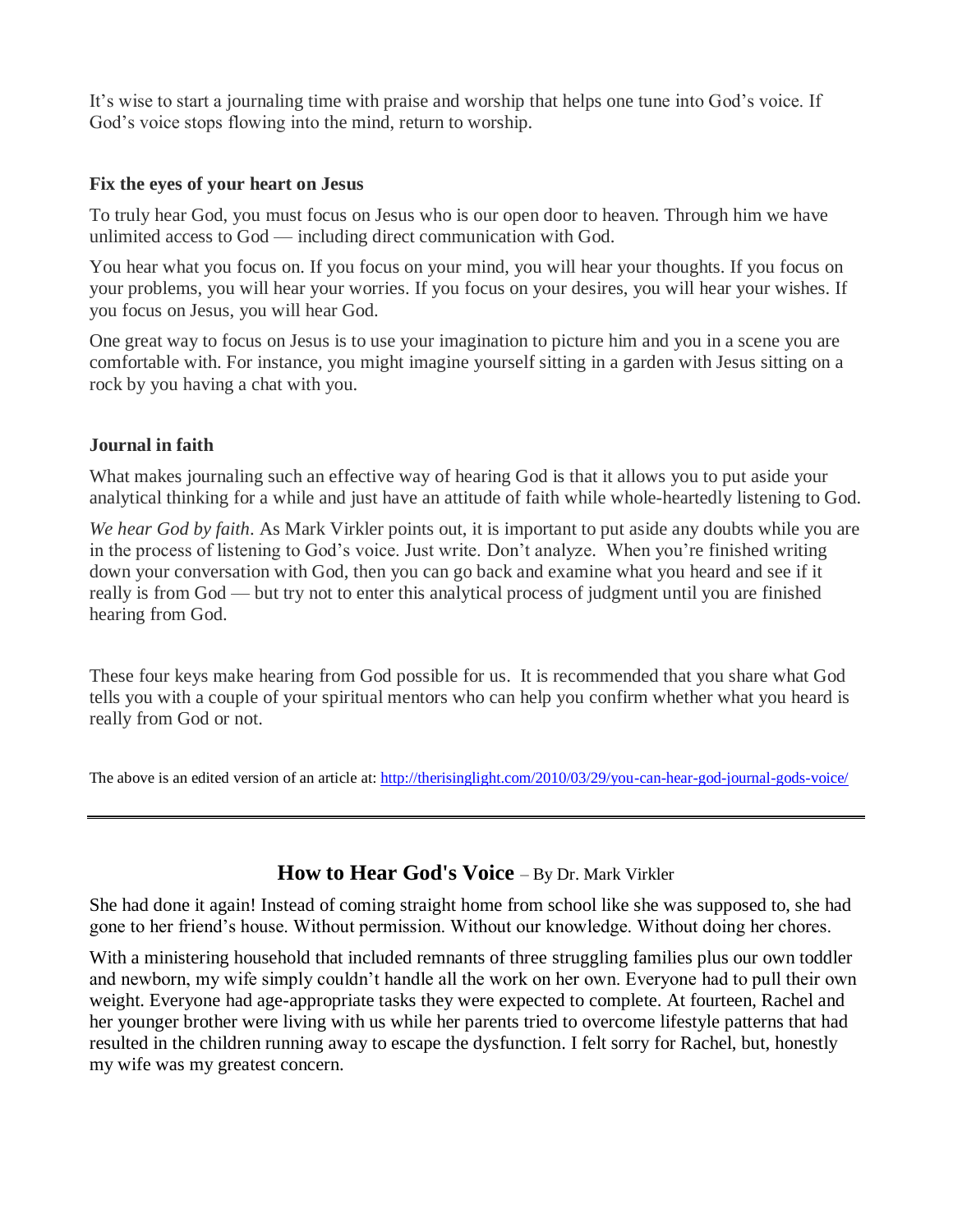Now Rachel had ditched her chores to spend time with her friends. It wasn't the first time, but if I had anything to say about it, it would be the last. I intended to lay down the law when she got home and make it very clear that if she was going to live under my roof, she would obey my rules.

But…she wasn't home yet. And I had recently been learning to hear God's voice more clearly. Maybe I should try to see if I could hear anything from Him about the situation. Maybe He could give me a way to get her to do what she was supposed to (i.e. what I wanted her to do). So I went to my office and reviewed what the Lord had been teaching me from Habakkuk 2:1,2: "I will stand on my guard post and station myself on the rampart; And I will keep watch to see what He will speak to me…Then the Lord answered me and said, 'Record the vision….'"

Habakkuk said, "I will stand on my guard post..." (Hab. 2:1). **The first key to hearing God's voice is to go to a quiet place and still our own thoughts and emotions.** Psalm 46:10 encourages us to be still, let go, cease striving, and know that He is God. In Psalm 37:7 we are called to "be still before the Lord and wait patiently for Him." There is a deep inner knowing in our spirits that each of us can experience when we quiet our flesh and our minds. Practicing the art of biblical meditation helps silence the outer noise and distractions clamoring for our attention.

I didn't have a guard post but I did have an office, so I went there to quiet my temper and my mind. Loving God through a quiet worship song is one very effective way to become still. In 2 Kings 3, Elisha needed a word from the Lord so he said, "Bring me a minstrel," and as the minstrel played, the Lord spoke. I have found that playing a worship song on my autoharp is the quickest way for me to come to stillness. I need to choose my song carefully; boisterous songs of praise do not bring me to stillness, but rather gentle songs that express my love and worship. And it isn't enough just to sing the song into the cosmos – I come into the Lord's presence most quickly and easily when I use my godly imagination to see the truth that He is right here with me and I sing my songs to Him, personally.

"I will keep watch to see," said the prophet. To receive the pure word of God, it is very important that my heart be properly focused as I become still, because my focus is the source of the intuitive flow. If I fix my eyes upon Jesus (Heb. 12:2), the intuitive flow comes from Jesus. But if I fix my gaze upon some desire of my heart, the intuitive flow comes out of that desire. To have a pure flow I must become still and carefully fix my eyes upon Jesus. Quietly worshiping the King and receiving out of the stillness that follows quite easily accomplishes this.

So I used **the second key to hearing God's voice: As you pray, fix the eyes of your heart upon Jesus, seeing in the Spirit the dreams and visions of Almighty God.** Habakkuk was actually looking for vision as he prayed. He opened the eyes of his heart and looked into the spirit world to see what God wanted to show him.

God has always spoken through dreams and visions, and He specifically said that they would come to those upon whom the Holy Spirit is poured out (Acts 2:1-4, 17).

Being a logical, rational person, observable facts that could be verified by my physical senses were the foundations of my life, including my spiritual life. I had never thought of opening the eyes of my heart and looking for vision. However, I have come to believe that this is exactly what God wants me to do. He gave me eyes in my heart to see in the spirit the vision and movement of Almighty God. There is an active spirit world all around us, full of angels, demons, the Holy Spirit, the omnipresent Father, and His omnipresent Son, Jesus. The only reasons for me not to see this reality are unbelief or lack of knowledge.

In his sermon in Acts 2:25, Peter refers to King David's statement: "I saw the Lord always in my presence; for He is at my right hand, so that I will not be shaken." The original psalm makes it clear that this was a decision of David's, not a constant supernatural visitation: "I have set (literally, I have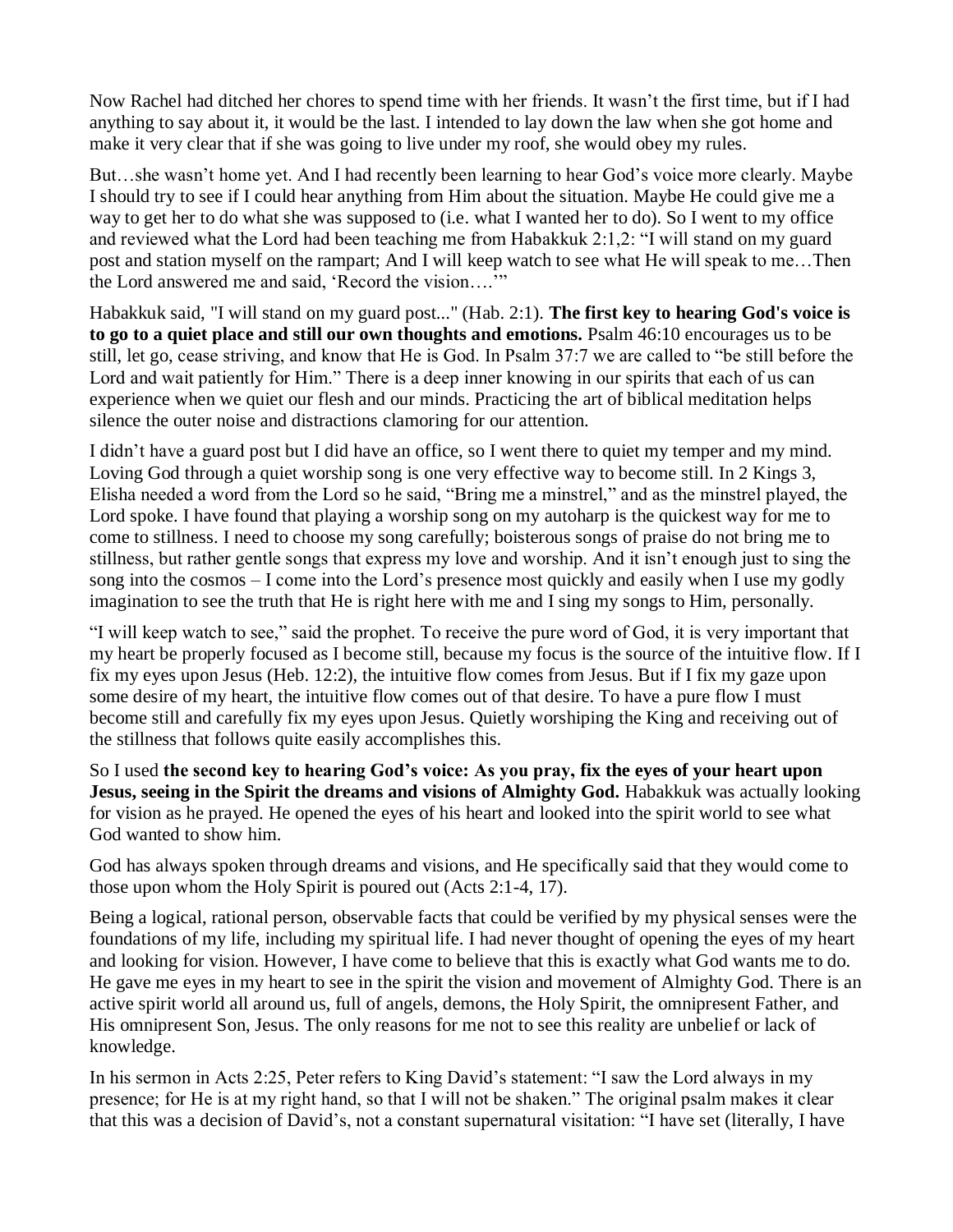placed) the Lord continually before me; because He is at my right hand, I will not be shaken" (Ps.16:8). Because David knew that the Lord was always with him, he determined in his spirit to *see* that truth with the eyes of his heart as he went through life, knowing that this would keep his faith strong.

In order to see, we must look. Daniel saw a vision in his mind and said, "I was looking...I kept looking...I kept looking" (Dan. 7:2, 9, 13). As I pray, I look for Jesus, and I watch as He speaks to me, doing and saying the things that are on His heart. Many Christians will find that if they will only look, they will see. Jesus is Emmanuel, God with us (Matt. 1:23). It is as simple as that. You can see Christ present with you because Christ *is* present with you. In fact, the vision may come so easily that you will be tempted to reject it, thinking that it is just you. But if you persist in recording these visions, your doubt will soon be overcome by faith as you recognize that the content of them could only be birthed in Almighty God.

Jesus demonstrated the ability of living out of constant contact with God, declaring that He did nothing on His own initiative, but only what He saw the Father doing, and heard the Father saying (Jn. 5:19,20,30). What an incredible way to live!

Is it possible for us to live out of divine initiative as Jesus did? Yes! We must simply fix our eyes upon Jesus. The veil has been torn, giving access into the immediate presence of God, and He calls us to draw near (Lk. 23:45; Heb. 10:19-22). "I pray that the eyes of your heart will be enlightened…."

When I had quieted my heart enough that I was able to picture Jesus without the distractions of my own ideas and plans, I was able to "keep watch to see what He will speak to me." I wrote down my question: "Lord, what should I do about Rachel?"

Immediately the thought came to me, "She is insecure." Well, that certainly wasn't my thought! Her behavior looked like rebellion to me, not insecurity.

But like Habakkuk, I was coming to know the sound of God speaking to me (Hab. 2:2). Elijah described it as a still, small voice (I Kings 19:12). I had previously listened for an inner audible voice, and God does speak that way at times. However, I have found that usually, God's voice comes as spontaneous thoughts, visions, feelings, or impressions.

For example, haven't you been driving down the road and had a thought come to you to pray for a certain person? Didn't you believe it was God telling you to pray? What did God's voice sound like? Was it an audible voice, or was it a spontaneous thought that lit upon your mind?

Experience indicates that we perceive spirit-level communication as spontaneous thoughts, impressions and visions, and Scripture confirms this in many ways. For example, one definition of *paga*, a Hebrew word for intercession, is "a chance encounter or an accidental intersecting." When God lays people on our hearts, He does it through *paga*, a chance-encounter thought "accidentally" intersecting our minds.

So **the third key to hearing God's voice is recognizing that God's voice in your heart often sounds like a flow of spontaneous thoughts.** Therefore, when I want to hear from God, I tune to chanceencounter or spontaneous thoughts.

Finally, God told Habakkuk to record the vision (Hab. 2:2). This was not an isolated command. The Scriptures record many examples of individual's prayers and God's replies, such as the Psalms, many of the prophets, and Revelation. I have found that obeying this final principle amplified my confidence in my ability to hear God's voice so that I could finally make living out of His initiatives a way of life. The **fourth key, two-way journaling or the writing out of your prayers and God's answers, brings great freedom in hearing God's voice.**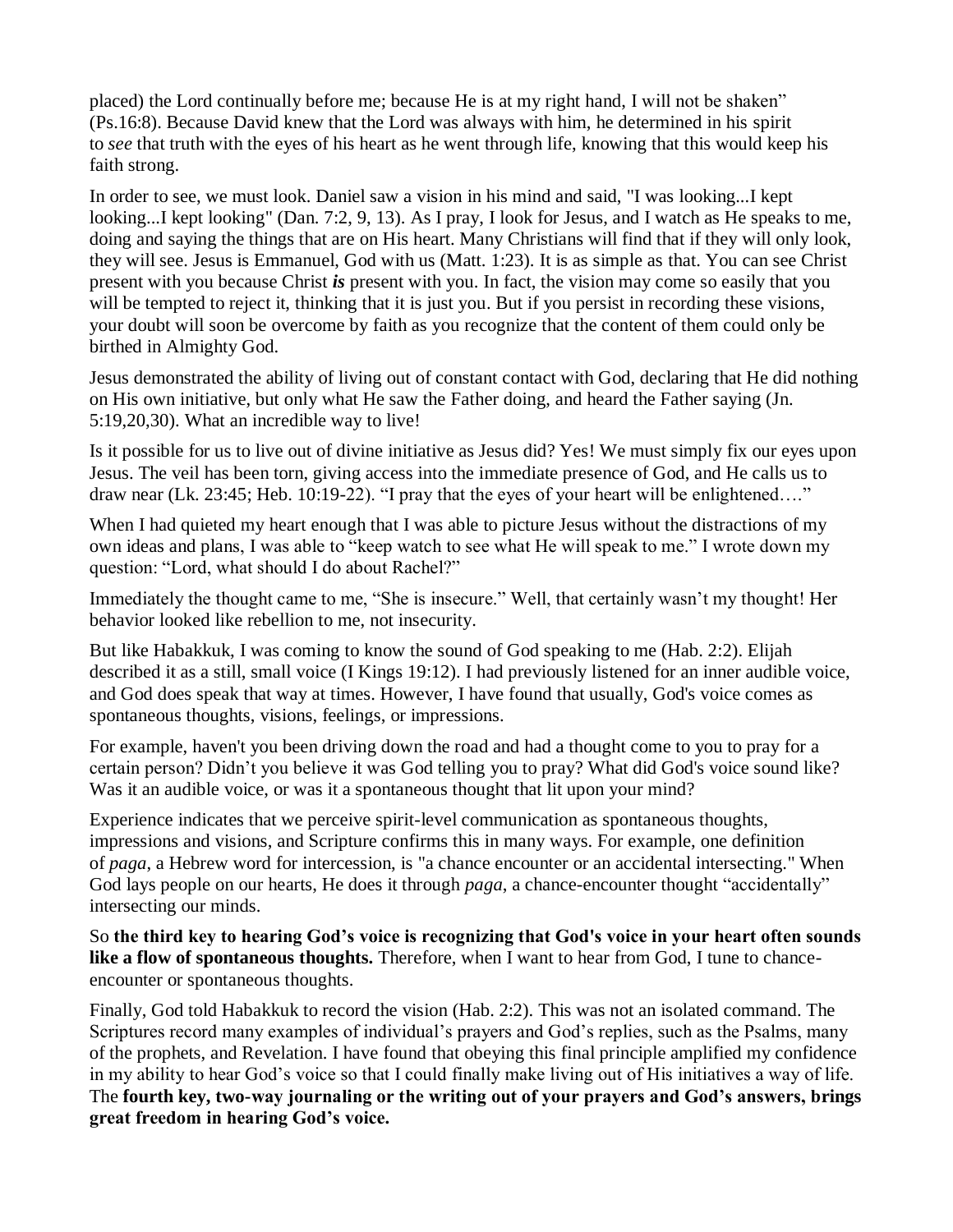I have found two-way journaling to be a fabulous catalyst for clearly discerning God's inner, spontaneous flow, because as I journal I am able to write in faith for long periods of time, simply believing it is God. I know that what I believe I have received from God must be tested. However,

testing involves doubt and doubt blocks divine communication, so I do not want to test while I am trying to receive. (See James 1:5-8.) With journaling, I can receive in faith, knowing that when the flow has ended I can test and examine it carefully.

So I wrote down what I believed He had said: "She is insecure"

But the Lord wasn't done. I continued to write the spontaneous thoughts that came to me: "Love her unconditionally. She is flesh of your flesh and bone of your bone."

My mind immediately objected: She is not flesh of my flesh. She is not related to me at all – she is a foster child, just living in my home temporarily. It was definitely time to test this "word from the Lord"!

There are three possible sources of thoughts in our minds: ourselves, Satan and the Holy Spirit. It was obvious that the words in my journal did not come from my own mind – I certainly didn't see her as insecure *or* flesh of my flesh. And I sincerely doubted that Satan would encourage me to love anyone unconditionally!

Okay, it was starting to look like I might have actually received counsel from the Lord. It was consistent with the names and character of God as revealed in the Scripture, and totally contrary to the names and character of the enemy. So that meant that I was hearing from the Lord, and He wanted me to see the situation in a different light. Rachel was my daughter – part of my family not by blood but by the hand of God Himself. The chaos of her birth home had created deep insecurity about her worthiness to be loved by anyone, including me and including God. Only the unconditional love of the Lord expressed through an imperfect human would reach her heart.

### **Is It** *Really* **God?**

Five ways to be sure what you're hearing is from Him:

#### **1) Test the Origin (1 Jn. 4:1)**

Thoughts from our own minds are progressive, with one thought leading to the next, however tangentially. Thoughts from the spirit world are spontaneous. The Hebrew word for true prophecy is *naba,* which literally means to bubble up, whereas false prophecy is *ziyd* meaning to boil up. True words from the Lord will bubble up from our innermost being; we don't need to cook them up ourselves.

#### **2) Compare It to Biblical Principles**

God will never say something to you personally which is contrary to His universal revelation as expressed in the Scriptures. If the Bible clearly states that something is a sin, no amount of journaling can make it right. Much of what you journal about will not be specifically addressed in the Bible, however, so an understanding of biblical principles is also needed.

#### **3) Compare It to the Names and Character of God as Revealed in the Bible**

Anything God says to you will be in harmony with His essential nature. Journaling will help you get to *know* God personally, but knowing what the Bible says *about* Him will help you discern what words are from Him. Make sure the tenor of your journaling lines up with the character of God as described in the names of the Father, Son and Holy Spirit.

#### **4) Test the Fruit (Matt. 7:15-20)**

What effect does what you are hearing have on your soul and your spirit? Words from the Lord will quicken your faith and increase your love, peace and joy. They will stimulate a sense of humility within you as you become more aware of Who God is and who you are. On the other hand, any words you receive which cause you to fear or doubt, which bring you into confusion or anxiety, or which stroke your ego (especially if you hear something that is "just for you alone – no one else is worthy") must be immediately rebuked and rejected as lies of the enemy.

#### **5) Share It with Your Spiritual Counselors (Prov. 11:14)**

We are members of a Body! A cord of three strands is not easily broken and God's intention has always been for us to grow together. Nothing will increase your faith in your ability to hear from God like having it confirmed by two or three other people! Share it with your spouse, your parents, your friends, your elder, your group leader, even your grown children can be your sounding board. They don't need to be perfect or super-spiritual; they just need to love you, be committed to being available to you, have a solid biblical orientation, and most importantly, they must also willingly and easily receive counsel. Avoid the authoritarian who insists that because of their standing in the church or with God, they no longer need to listen to others. Find two or three people and let them confirm that you are hearing from God!

But there was still one more test I needed to perform before I would have absolute confidence that this was truly God's word to me: I needed confirmation from someone else whose spiritual discernment I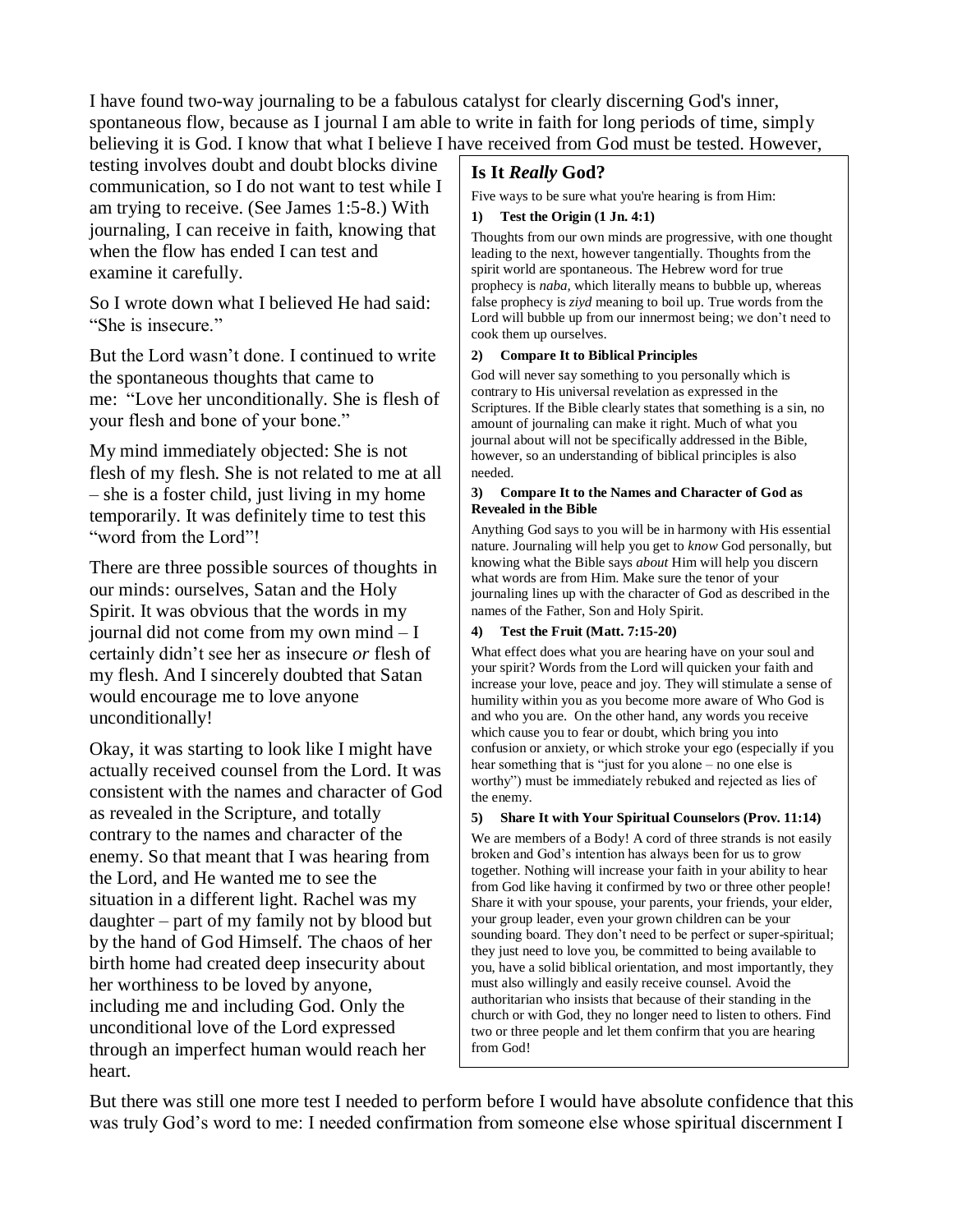trusted. So I went to my wife and shared what I had received. I knew if I could get her validation, especially since she was the one most wronged in the situation, then I could say, at least to myself, "Thus sayeth the Lord."

Needless to say, Patti immediately and without question confirmed that the Lord had spoken to me. My entire planned lecture was forgotten. I returned to my office anxious to hear more. As the Lord planted a new, supernatural love for Rachel within me, He showed me what to say and how to say it to not only address the current issue of household responsibility, but the deeper issues of love and acceptance and worthiness.

Rachel and her brother remained as part of our family for another two years, giving us many opportunities to demonstrate and teach about the Father's love, planting spiritual seeds in thirsty soil. We weren't perfect and we didn't solve all of her issues, but because I had learned to listen to the Lord, we were able to avoid creating more brokenness and separation.

The four simple keys that the Lord showed me from Habakkuk have been used by people of all ages, from four to a hundred and four, from every continent, culture and denomination, to break through into intimate two-way conversations with their loving Father and dearest Friend. Omitting any one of the keys will prevent you from receiving all He wants to say to you. The order of the keys is not important, just that you *use them all*. Embracing all four, by faith, can change your life. Simply quiet yourself down, tune to spontaneity, look for vision, and journal. He is waiting to meet you there.

You will be amazed when you journal! Doubt may hinder you at first, but throw it off, reminding yourself that it is a biblical concept, and that God is present, speaking to His children. Relax. When we cease our labors and enter His rest, God is free to flow (Heb. 4:10).

Why not try it for yourself, right now? Sit back comfortably, take out your pen and paper, and smile. Turn your attention toward the Lord in praise and worship, seeking His face. Many people have found the music and visionary prayer called "A Stroll Along the Sea of Galilee" helpful in getting them started. You can listen to it and download it free at [www.CWGMinistries.org/Galilee](http://www.cwgministries.org/Galilee).

After you write your question to Him, become still, fixing your gaze on Jesus. You will suddenly have a very good thought. Don't doubt it; simply write it down. Later, as you read your journaling, you, too, will be blessed to discover that you are indeed dialoguing with God. If you wonder if it is really the Lord speaking to you, share it with your spouse or a friend. Their input will encourage your faith and strengthen your commitment to spend time getting to know the Lover of your soul more intimately than you ever dreamed possible.

From:<https://www.cwgministries.org/Four-Keys-to-Hearing-Gods-Voice>

# **Journaling as a Form of Prayer**

By Rev. Debra Walters (November 8, 2014)

Journaling is an active form or prayer that can have great benefits to your emotional, physical and spiritual health.

Prayer journaling not only changes you into becoming your best self; but it offers you a deeper appreciation for noticing and listening and hearing God's wooing, warning and caring of you in the course of daily living a life of prayer and life as prayer back to God.

The art of journal or dairy writing has centuries of examples of those who participate in the action of writing ones thoughts, daily events, and forming a dialogue of progressive considerations in the pondering of ideas.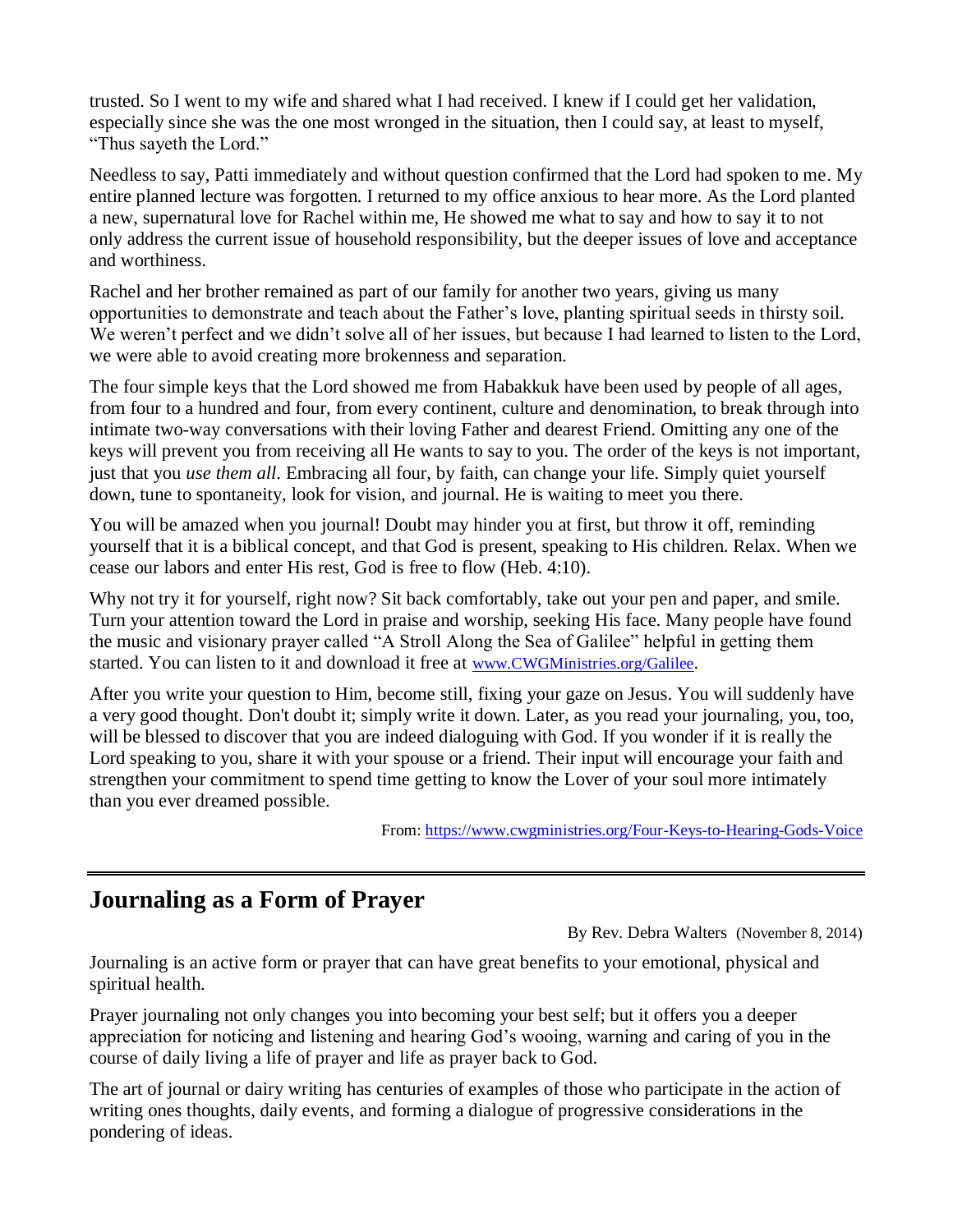We all can recall the diary of Anne Frank. There are excerpts that historical fact finders use from the diaries of presidents to prove a political and religious viewpoint of their day. And there are journals that fill in the blanks of history from a feminine point of view. (Most of history is after all told from his story more than hers.)

## **1. Use Journaling as a tool to wellness.**

The journal writing I have done in the last five years stems from the influence of the 1970's to write for a wellness and balanced sake of self-reflection and emotional healing. Counselors and psychologists have utilized this genre for years.

This [spiritual discipline](http://www.prayerideas.org/wp/how_to_pray/prayer-problems/spiritual-discipline-a-lifestyle/) of writing ones prayer journey will reveal clarity of healthier boundaries, toxicity of certain people or activities in your life, the need to put anger and forgiveness in appropriate perspectives, and what really makes you content/happy/blessed in that congruency of internal and external realities of being you.

## **2. Use Journaling as a spiritual dialogue**

However, if we are clear about the purpose of journaling our story, our prayers, our thoughts, and the myriad of details that these areas provoke then the Bible itself is a form of journaling spiritual dialogue over a grief and loss that leads to wholeness and acceptance as in the book of Job. The story of Abraham and his family in Genesis 12-50 is the story of family dynamics and the beginning identity of a national identity told through story. The Psalms of David give us pause to reflect on God's sojourning with us in all our human emotions that are timeless and remain relevant. The Gospels give grand depth to reform and consideration of knowing a God that belongs to everyone and everyone can call God their Father as Jesus shared and showed.

Prayer journaling has similar attributes as the writers of biography, storytelling of ones events, capturing the emotions of a situation, and offering the ponderings of reflections. Since prayer is simply the act of talking with God; journaling prayers is inking the same words one would speak to God. The challenge in the writing of prayers or speaking them is in the art of listening to what God can offer through the Holy Spirit in this spiritual discipline.

### **3. Use your journal as a mirror.**

The words written offer a glimpse into knowing yourself as God knows you. Within the willingness to write down the events that challenge repentance, forgiveness, acceptance, and wisdom; there is a mirror in the words that offer reality of who you are and whose you are in the writing. Again there is a dialogue in the written words of a prayer journal that requires a form of noticing God's presence with you.

# **4. Use your journal to learn from your inner and outer life.**

Prayer journaling is a journey of growth and learning from all the thoughts, emotions, and duties of the day as it affects and opens up your internal world. There is only one goal in journaling ones prayers. It is the bringing together the congruency and consistency of your internal self with your external self. To be authentic to God – Self – Others is the definition of being comfortable in one's own skin as a whole soul. And prayer journaling is a part of that transformation in a spiritual prayer practice of journaling.

# **5. Think of journaling as writing a daily letter to God.**

By writing something to God every day is like writing a letter. When we read Paul's letters to the churches there is a dialogue of defending himself as Apostle and leader in the faith. His letters hold the readers accountable to consider their relationships to God – Self – Others in the community of faith.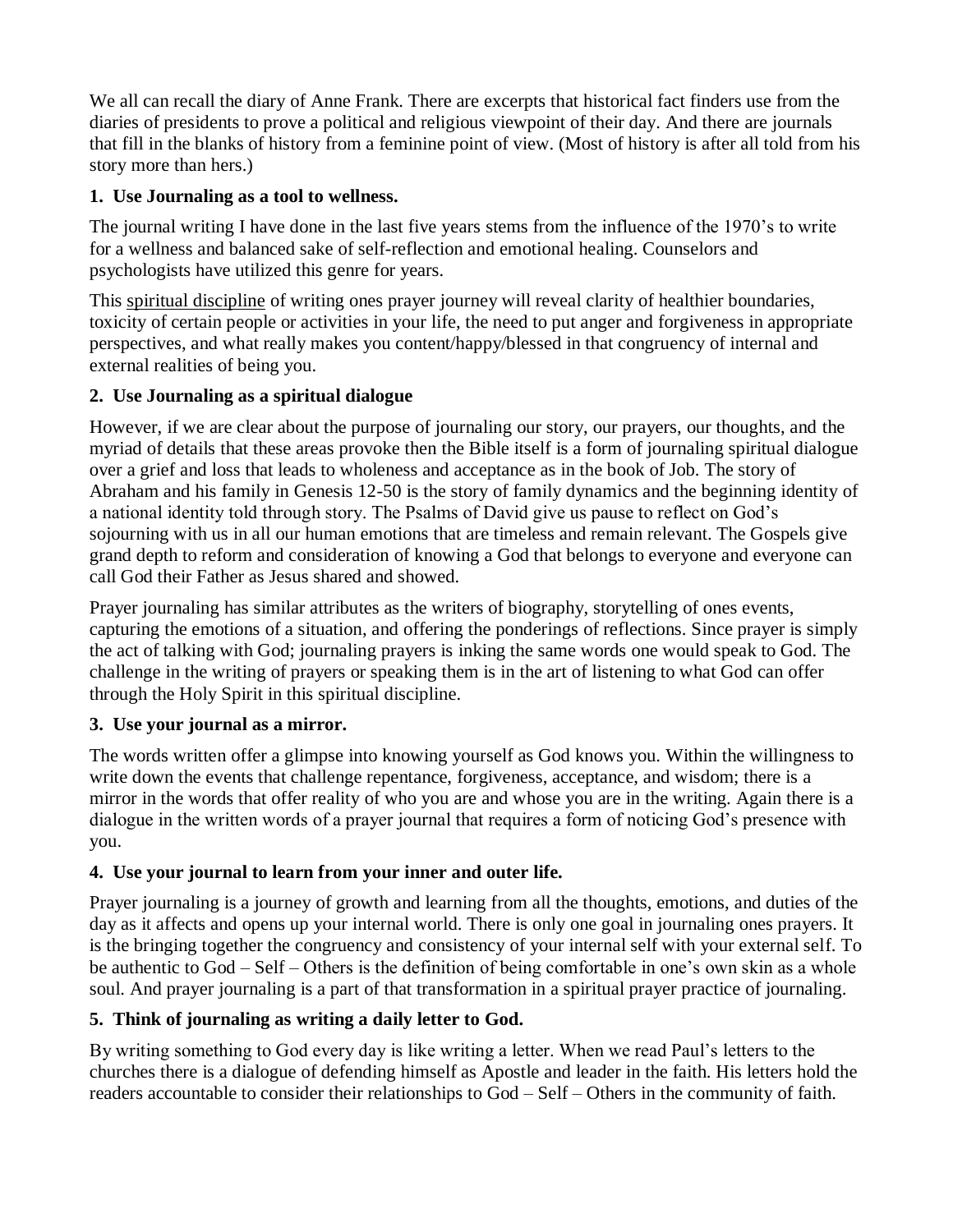His letters encourage the readers to stay the course of their relationships to God – Self – Others with maturity and standards befitting one who would claim Christianity.

In prayer journaling, like Paul's letters, we can see the growth, accountability, encouragement, and changes within ourselves as we write to God the words that offer us the same consideration for accountability and encouragement.

### **6. Ask the Holy Spirit for God's wisdom and clarity.**

In the deeper elements of prayer journaling it is important to [pray for the Holy Spirit](http://www.prayerideas.org/wp/how_to_pray/historical/prayer-for-the-enlightenment-of-the-holy-spirit/) of God's wisdom to help you be clear and sure about the people, places, situations, circumstances, and search for where you and God the Father see God's will for you. And within your freewill to choose God's will; the prayer journaling can give you a compass and map of understanding and clarification.

### **7. Verify the conclusions of journaling with Scripture and wise counsel.**

Prayer journaling is best balanced with the reading of scripture, seeking wise counsel of a spiritual director or pastoral counselor, reading other books for factual information on the subject you are praying through, and sharpening yourself with others who are trustworthy to be a prayer intercessor partnering with you and for you.

Prayer journaling has an endless level of positive attributes for dialoging with God in ink form. This form will lead to more informing and that will lead to transforming yourself into the human/divine soul that is uniquely and wonderfully you.

Copyright Rev. Debra Walters 2014. All rights reserved.

The above at: [https://prayerideas.org/how\\_to\\_pray/hearing-god/journaling-as-a-form-of-prayer/](https://prayerideas.org/how_to_pray/hearing-god/journaling-as-a-form-of-prayer/)

# **Dialogue Journaling**

by Lisa Miller-Rich (March 9, 2017)

Several years ago, God taught me a way to hear from Him. This is not the only way I hear from Him, but it was the on-ramp to all the other ways I now do. There is nothing mystical about dialogue journaling. It is simply a means to capture what prayer is: *Dialogue—talking and listening—between God and you.*

Below are some reasons I dialogue journal:

- When I need answers to big life-questions
- When I am seeking direction in the next season of my life
- When my emotions are stronger than my reason
- When I'm "full" and need to empty out in a safe place
- When I want my venting to lead to healing
- When I need to feel close to God and am struggling to do so
- When I want to "hang out" with Him and simply enjoy spending focused time with Him

The benefits of dialogue journaling for me:

• It helps me settle the question of "Is it me or is it God?"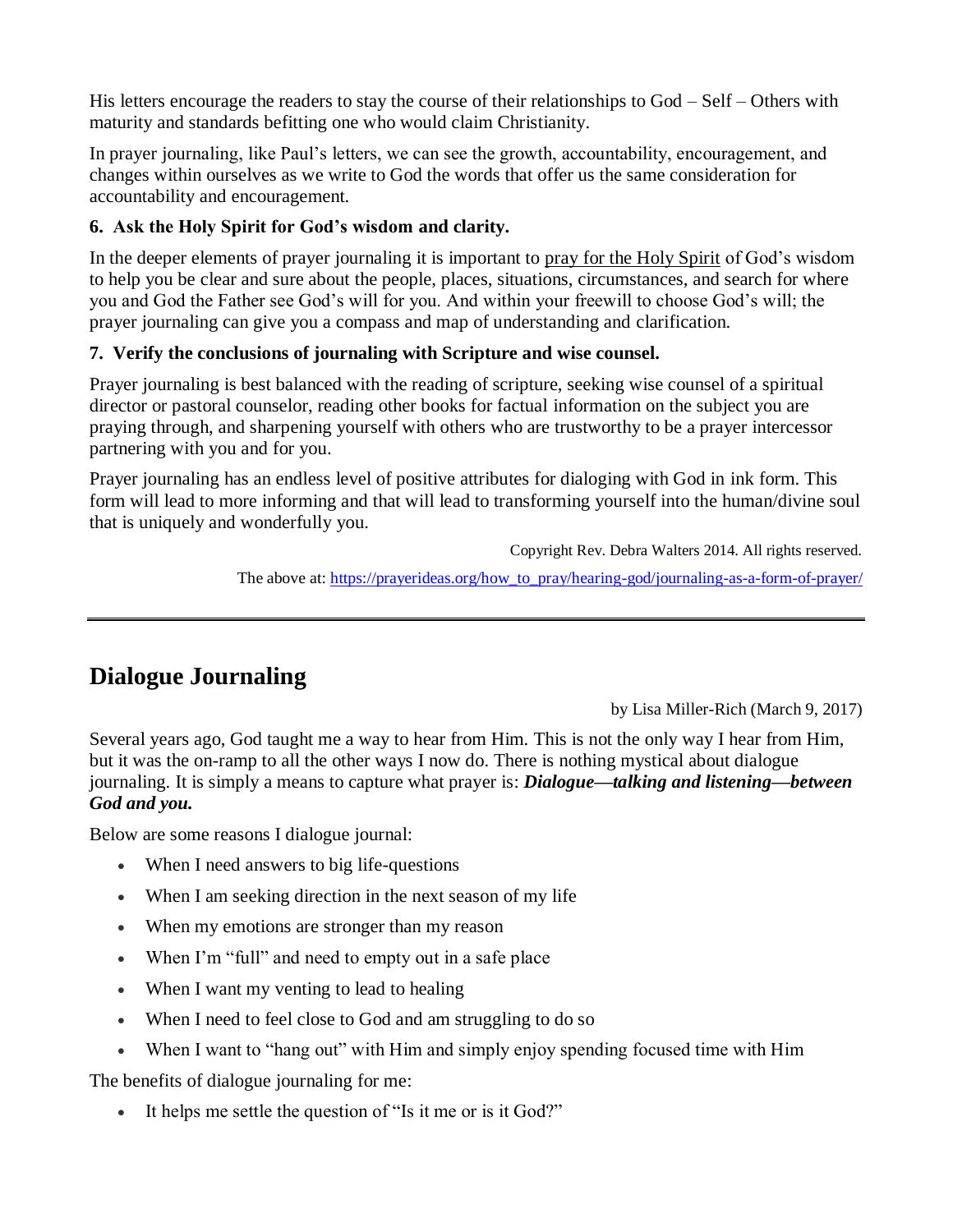- As I've done this over the years, it has trained me to know God's voice and how He talks to me
- My mind doesn't wander—especially in emotionally charged seasons
- It helps me truly see a conversation between God and myself
- I feel directed and have action steps

How to dialogue journal:

- Items needed:
	- Paper format
		- Blank pages of paper/Notebook
		- 2 colors of pen/pencil
	- Digital format
		- Computer/Tablet/Smart phone
		- Ability to highlight/type text in 2 colors
- Begin by choosing your color and God's color.
- PRAISE: When I have extended amounts of time, I begin by writing out my praise to God. It can take up a few lines or several pages. Write in your color.
	- One exercise I particularly enjoy is going through the alphabet and ascribing praise to God for each letter.
	- Another exercise I enjoy is customizing a scripture and writing out a prayer saying God's Word back to Him. The Psalms are powerful for this.
	- When time is more limited, I still begin with praising God. The idea being prayer ought to begin with where prayer began—Him.
- EMPTY: In your color, empty out what you need to communicate to God.
	- CONFESS write out what you need to confess to God. Confess sins you've committed and any sins of omitting to do what you know He wanted you to do.
	- SHARE I do this in a bulleted or numbered format. I list the things I need to talk to Him about. I don't worry about an order, I simply write down all that is on my mind and heart.
- PAUSE AND PRAY: At this point, I pause and ask God to choose what we'll talk about first from the list—and to have me add anything that He wants to discuss that I may not have written down.
- CONVERSATION: Through being quiet for a moment, I will know where to start. Sometimes I don't get a leading and I understand that God is, in effect, telling me to pick a topic and let's get going.
	- In my color of ink, I'll head a section with the item about which God and I will be talking first.
	- I write down my thoughts about the issue coming into the conversation—exactly the same as if God were sitting across from me.
	- As I write, a "new thought" will pop into my head. I change colors of ink to God's color and I write that thought down. I have learned not to overthink whether it's me or whether it's God. The test for that will be that anything I write in God's color will never contradict what He has revealed in His Word. This thought, for me, has come in a variety of forms, some of which are: